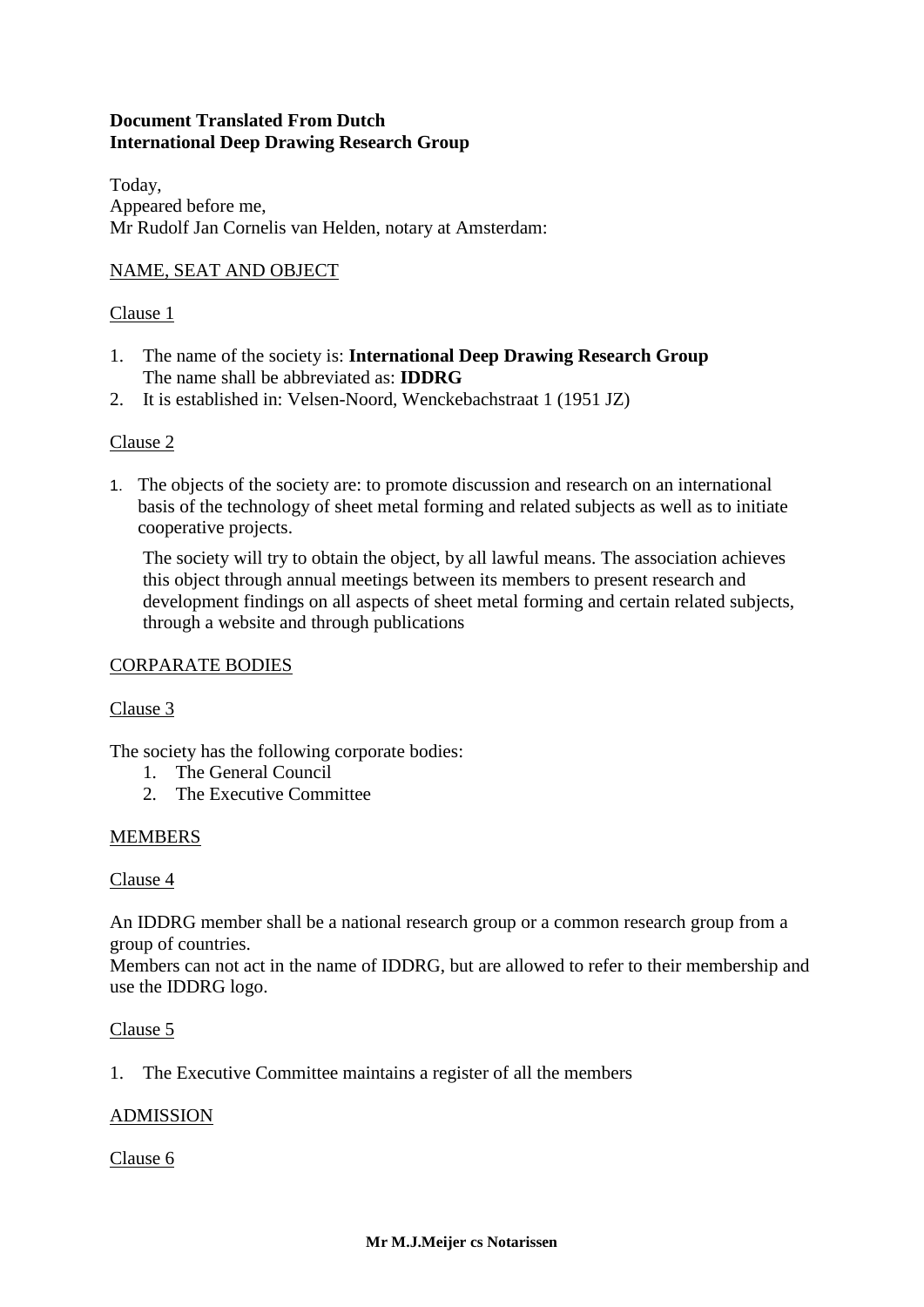- 1. An application to become a member shall be done in writing to the Secretary General of the Executive Committee.
- 2. Applications for IDDRG membership shall be considered by the Executive Committee.
- 3. Rejection of an application shall be sent by the Executive Committee by e-mail. An applicant may appeal the rejection within one month after the forwarding date. The appeal will be handled by the General Council, at the first upcoming meeting.

## **TERMINATION**

### Clause 7

- 1. Membership shall terminate:
	- (a) by a members' resignation;
	- (b) by termination for and on behalf of the society. This can be done if the member no longer meets the requirements for membership as provided for in these articles of association of the society, or in the event of circumstances in which the society cannot reasonably be required to allow the membership to continue; this will include the case if a member group is no longer active in the field of the IDDRG as defined in clause 2.
	- (c) by dismissal, which shall only be possible if a member acts in violation of these articles of association of the society, or any regulation or resolution of the society, or unreasonably prejudices the interests of the society. This includes the non payment of dues in 3 consecutive years.
- 2. Notice of termination on behalf of the society, as well as expulsion, shall be given by the Executive Committee.
- 3. Termination of the membership by a member or on behalf of the society, or expulsion, shall be done in writing upon the expiration of a society year, subject to four weeks notice. However, a membership can be terminated immediately if the society of the member cannot reasonably be required to allow the membership to continue.
- 4. A notice of termination in breach of what is provided in the previous paragraph, shall be effective on the earliest permitted time following the termination.

## FINANCIAL CONTRIBUTIONS

#### Clause 8

1. The members are required to pay an annual membership fee to be determined by the Executive Committee. The Executive Committee may determine different contributions for different categories of members. In addition to that the member organising the annual conference will transfer a portion of the conference fee to the IDDRG. The amount of this portion will be decided by the Executive Committee when the host member is assigned a conference.

## EXECUTIVE COMMITTEE

#### Clause 9

1. The Executive Committee will consist of a minimum of five (5) persons, representing main global geographic areas.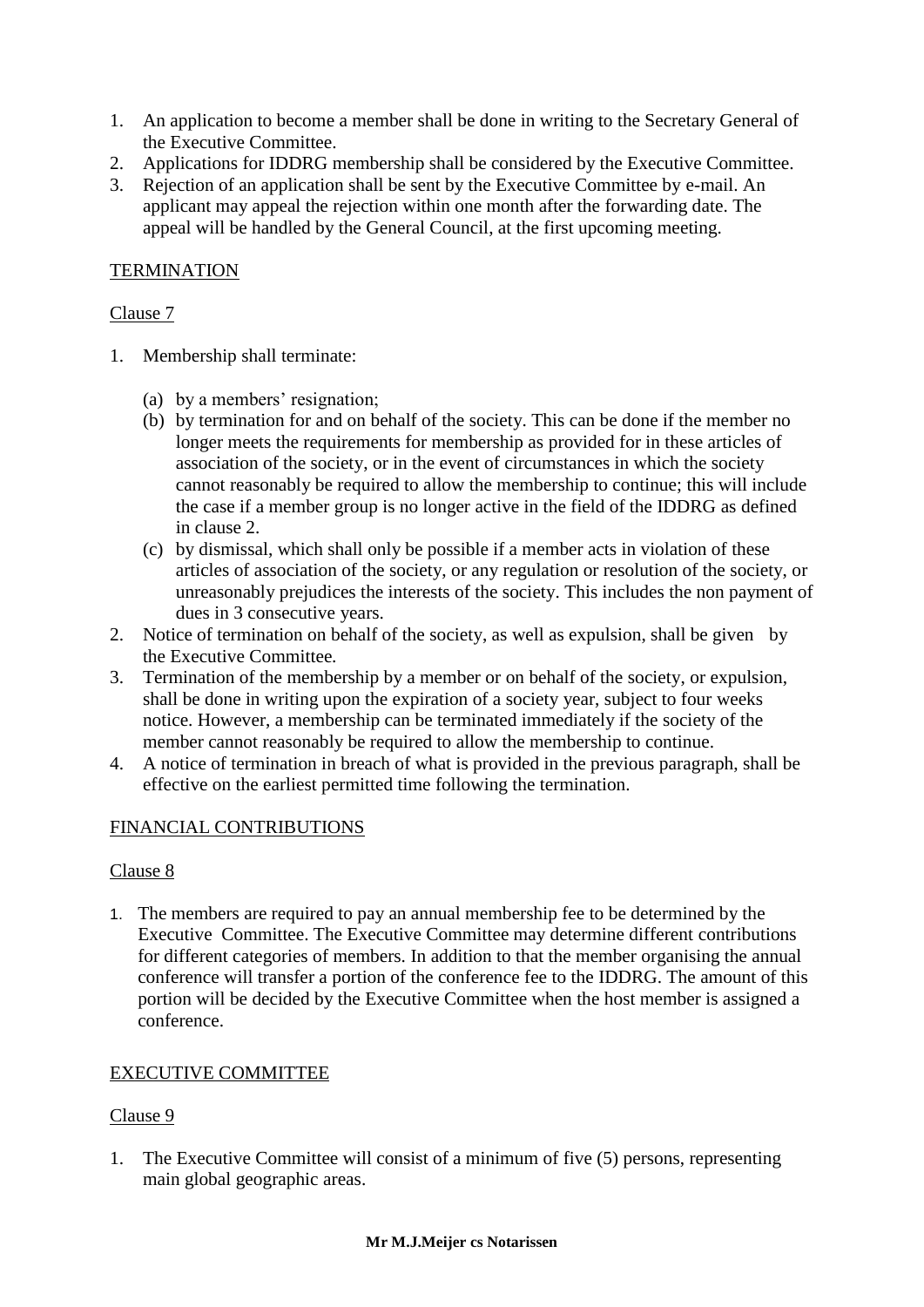- 2. The members shall determine the number of Executive Committee members.
- 3. The members shall appoint the Executive Committee members
- 4. The members shall elect the Executive Committee members on nomination of the Executive Committee.
- 5. Each member of the Executive Committee can be removed from the Executive Committee at any time by a resolution adopted by the remaining members of the Executive Committee collectively.
- 6. Each member of the Executive Committee resigns no later than at the third annual meeting after his appointment, according to a resignation schedule prepared by the Executive Committee. He shall be eligible for re-appointment immediately. A member of the Executive Committee who fills an interim vacancy takes the position of the person he replaces in the resignation schedule.
- 7. Furthermore, a membership of the Executive Committee terminates if the person is no longer active in the field defined in clause 1.

### Clause 10

- 1. The Executive Committee shall have a President and at least two Vice-Presidents
- 2. There shall be a meeting as many times as the President or two members of the Executive Committee deem necessary.
- 3. The Secretary General takes minutes of the proceedings of each meeting, containing at least a list of resolutions. The minutes will be approved by the Executive Committee and signed by the President..
- 4. The Executive Committee shall have a Treasurer responsible for the finance of the IDDRG.

## Clause 11

- 1. Unless otherwise provided in the articles, the society is represented by the Executive Committee.
- 2. Also if the Executive Committee has less than five members, the Executive Committee. remains the representative of the society. However, the Executive Committee is then obliged to nominate candidates to the General Council in order to approve a new member.
- 3. The Executive Committee is authorised to delegate, under its responsibility, certain power to committees appointed by the Executive Committee.
- 4. The Executive Committee. shall have the authority to enter into agreements to purchase, dispose of or encumber registered property or to enter into agreements by which the society commits itself as surety or solitary (joint and several) obligor, warrants performance by a third party or undertakes to provide security for an obligation of a third party.

#### REPRESENTATION

- 1. The society is represented both judicially and extra judicially by the Executive Committee or by two Executive Committee members, appointed by the Executive Committee.
- 2. The Executive Committee is authorised to appoint attorneys, and determine their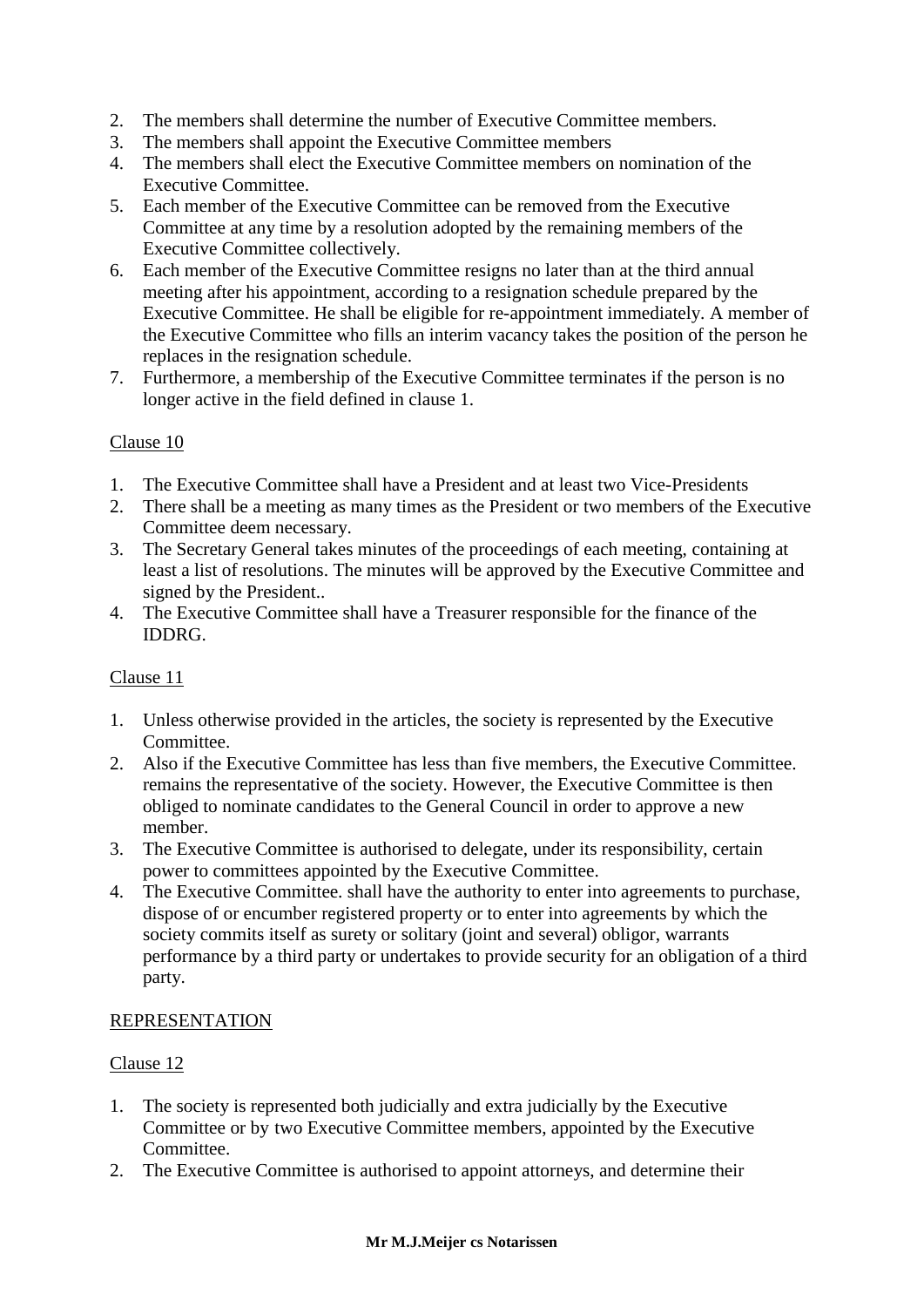authorisations, title and their employment conditions.

3. The Executive Committee is entitled to withdraw the appointment referred to in paragraph (2) at any time.

# ANNUAL REPORT – ACCOUNTS

## Clause 13

- 1. The financial year of the society shall run from  $1<sup>st</sup>$  of January to  $1<sup>st</sup>$  of January of the following year.
- 2. The Executive Committee shall be required to ensure that such records of the financial situation of the society shall be kept as will at all times show its assets and liabilities. This is the task of the Treasurer.
- 3. At a General Council within six months from the end of the previous financial year, save for the extension of this term by the General Council, the Executive Committee shall render account of its financial management in the past financial year and submit a balance sheet and a statement of income and expenditure.
- 4. Unless the annual reports are reviewed by an expert as referred to in Clause 393(1) book 2 DCC (registered accountant or the accountant administrative consultant), the General Council shall annually appoint a committee of at least two representatives of members who may not form part of the Executive Committee. The committee shall examine the accounts of the Executive Committee and shall report of its findings to the General Council.
- 5. If the examination of the accounts requires specific knowledge of accounting, the committee will be assisted by an expert. The Executive Committee must provide the committee for its examination with all information requested by it and show it, if so desired the cash and valuables and allow it to inspect the books and records of the society.
- 6. Approval of the annual accounts shall serve to discharge the members of the Executive Committee for liability for their management.
- 7. The Executive Committee is required to retain the documents referred to in paragraph 2 and 3 above for a period of seven years.

#### GENERAL COUNCIL

- 1. All powers of the society not conferred to the Executive Committee, shall vest in the General Council.
- 2. Once a year, no more than six months from the end of the previous financial year, save for the extension of this term by the General Council, an annual meeting shall be held. The business to be dealt with at that annual meeting include:
	- (a) approval of the annual report as presented by the Executive Committee;
	- (b) discharge of the Executive Committee for its management during the previous year;
	- (c) the annual report and the accounts as referred to in the clause relating to the annual accounts together with the explanatory notes and the report of the expert or the committee referred to in that clause;
	- (d) if no expert as aforementioned is appointed, the appointment of the committee referred to under (c) for the upcoming financial year;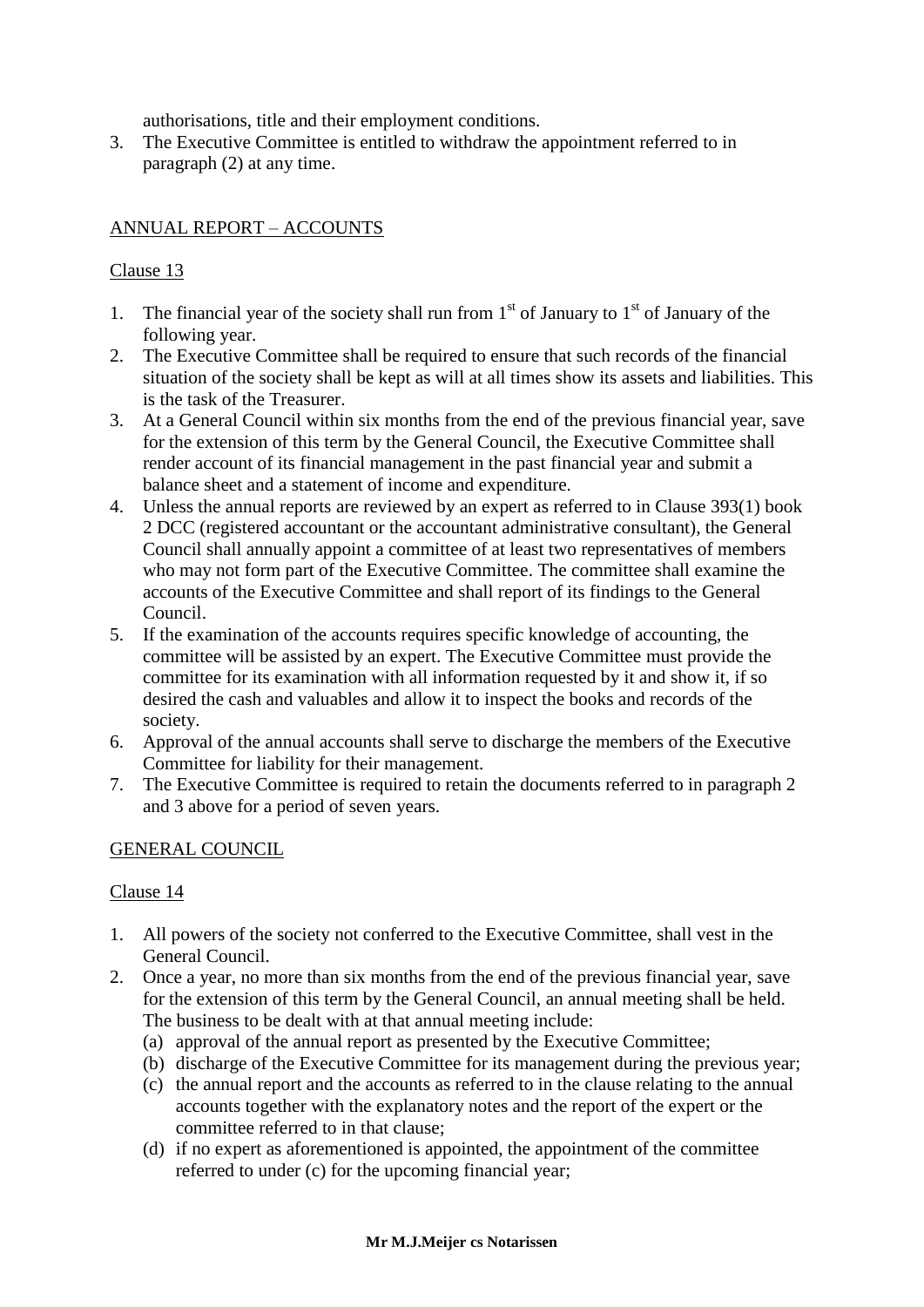- (e) arrange for possible new members of the Executive Committee in case of a vacancy;
- (f) motions put forward by the Executive Committee and announced in the notice calling the meeting.
- 3. Other General Councils will be held whenever the Executive Committee deems necessary.
- 4. Furthermore, the Executive Committee is obliged to convene a general council on the written application of a number of members entitled to cast not less than on-tenth of the votes in a general council, within a period of not less than four weeks after the application was lodged. If such obligation has not been complied with within fourteen days, the applicants may then proceed to convene the meeting themselves in the manner in which the general council should be convened according to these articles of society.

## ADMITTANCE AND VOTING RIGHTS

### Clause 15

- 1. Admittance to the General Council shall be given to all the representatives of the members, and the members of the Executive Committee.
- 2. The General Council shall decide whether other persons, other than referred to in paragraph 1, shall be given admittance to the General Council.
- 3. Each member shall have one vote at the General Council.
- 4. A member may give power of attorney to vote on its behalf to another member. A member may as attorney represent one or more of the other members.

### CHAIRMANSHIP – MINUTES

#### Clause 16

- 1. The General Council shall be chaired by the President or his replacement. If the chairman and its representative are absent, one of the other members of the Executive Committee, shall act as chairman. In the event that the chairmanship is also not provided for in this manner, the meeting itself shall appoint its chairman.
- 2. The proceedings of each meeting shall be recorded in minutes by the Secretary General or another person designated for that purpose by the chairman, which minutes shall be confirmed and signed by the chairman and the person who recorded the minutes. The contents of the minutes or records shall be communicated to the members.

#### DECISION-MAKING OF THE GENERAL COUNCIL

- 1. Unless the articles or the law provide otherwise, all resolutions of the General Council shall be adopted by an absolute majority of the votes cast.
- 2. Blanc votes and invalid votes shall be considered as invalid and will not be counted by determination of the majority.
- 3. If at a ballot concerning the election of persons no one polls the absolute majority of votes, a second ballot will be held between the two persons with the majority of votes in the first ballot. In the event of an equality of votes at a ballot between two persons, a drawing of lots shall be decisive. The General Council can provide for a regulation relating to the election of members of the Executive Committee.